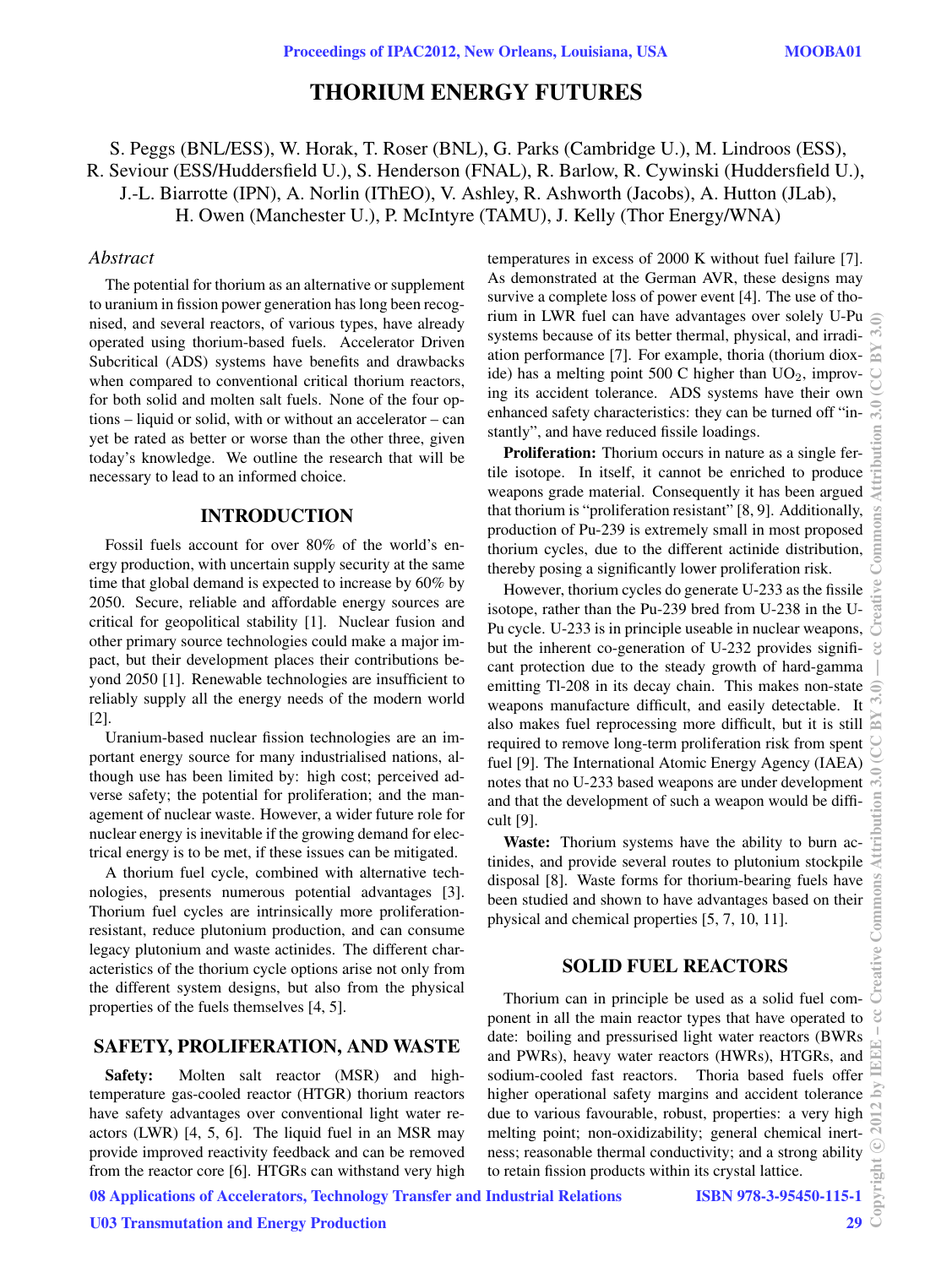## *Reactors without Accelerators*

Thorium cycles have been investigated in a variety of reactors, including Gas-Cooled Reactors (GCRs), BWRs, and PWRs [12, 13, 14]. These studies demonstrated good performance of thorium in oxide form in LWRs and in carbide form in GCRs [15]. The Light Water Breeder Reactor programme in a PWR [16] demonstrated the feasibility of a closed Th-U-233 fuel cycle, confirming that U-233 breeding is achievable using a heterogeneous epi-thermal spectrum U-Th core. Near-complete transuranic waste incineration has been suggested in a thorium-fuelled PWR [17]. India has operated thorium-fuelled research reactors for many years: first the Purnima-II reactor (1984-6) and, since 1997, in the 30 kW Kamini research reactor [18], which uses U-233 bred from thorium in another reactor.

Thor Energy is developing and testing a thorium fuelform comprised of intimately mixed thorium and plutonium oxides sintered into high-density ceramic pellets, and clad either in standard zirconium alloy, or with an advanced multi-layer silicon carbide composite. The  $(Th, Pu)O<sub>2</sub>$  fuel is a readily achievable variant of already-licensed mixedoxide fuels, well-matched to today's predominant LWR platform. Results are also applicable to an HWR, potentially an excellent reactor platform. Thor Energy is commencing a series of irradiation tests of prototype fuel in the Halden test reactor in Norway, to monitor changes in the fuel as it is operating: dimensional changes (in pellets and cladding); temperature; and fission gas release.

## *Accelerator-Driven Subcritical Cores*

The accelerator provides a controlled external source of fast neutrons in the reactor core, to breed fissile material at the same rate or faster than it is consumed. Some neutrons maintain a chain reaction while others breed Th-232 to U-233. Eventually the U-233 becomes the fissile fuel, with fertile thorium being added to the mix as necessary.

Proton-driven spallation is the usual choice (especially for GW-scale reactors), although other particles including electrons have also been proposed. Heavier nuclei bring little advantage at considerable cost. The required beam current  $I$  is given by

$$
I = e \frac{(1-k)P}{n f E_f} \tag{1}
$$

where  $k < 1$  is the "criticality" factor of the reactor,  $P$  is the thermal power,  $n$  is the number of neutrons produced per incident proton, of which a fraction  $f$  induce fission, and  $E_f$  is the mean energy release per fission. A typical 1 GWe reactor requires average currents of about 10 mA and a beam power of about 10 MW, beyond today's most powerful accelerators.

In 1996 the Indian Atomic Energy Commission initiated design studies for a 200 MWe PHWR ADS system fuelled by uranium and thorium [19]. Jacobs Engineering Group Inc. (Jacobs) have produced a conceptual design of an Accelerator-Driven Thorium Reactor (ADTR<sup>TM</sup>)



Figure 1: The ADTR<sup>TM</sup> power station. Top: site layout. Bottom: power reactor building.

600 MWe power station, based on the lead-cooled fast reactor illustrated in Figure 1 [20, 21]. The ADTR<sup>TM</sup> challenges previously established criticality margins, with a proposed  $k$  value of 0.995 selected to bring the accelerator requirements within the realm of current technology. Analysis of the system neutronics and safety led to a novel solution for the measurement and control of reactivity that is central to the commercial viability of the  $ADTR^{TM}$  [22].

#### MOLTEN SALT REACTORS

The Molten-Salt Reactor Experiment (MSRE) shown in Figure 2 operated from 1965 until 1969 using a fuel/moderator mixture of lithium, beryllium, thorium and uranium fluorides [23]. It built on the success of the 1954 Aircraft Reactor Experiment [24], and on other early liquid-fuel schemes; the basic feasibility of such designs is well demonstrated. The graphite moderator ensures the correct neutron spectrum while the fuel salt circulates in a closed loop. Increased power (in a fluctuation) expands the liquid fuel, in turn reducing the power output. This safety feature was tested during MSRE operation, performing as expected. MSRs have further safety advantages and some disadvantages in comparison to solid-fuel reactors [25].

More modern Lithium Fluoride Thorium Reactor designs are being proposed as an alternative fuel cycle solution by several advocacy groups [26, 27]. A major problem

08 Applications of Accelerators, Technology Transfer and Industrial Relations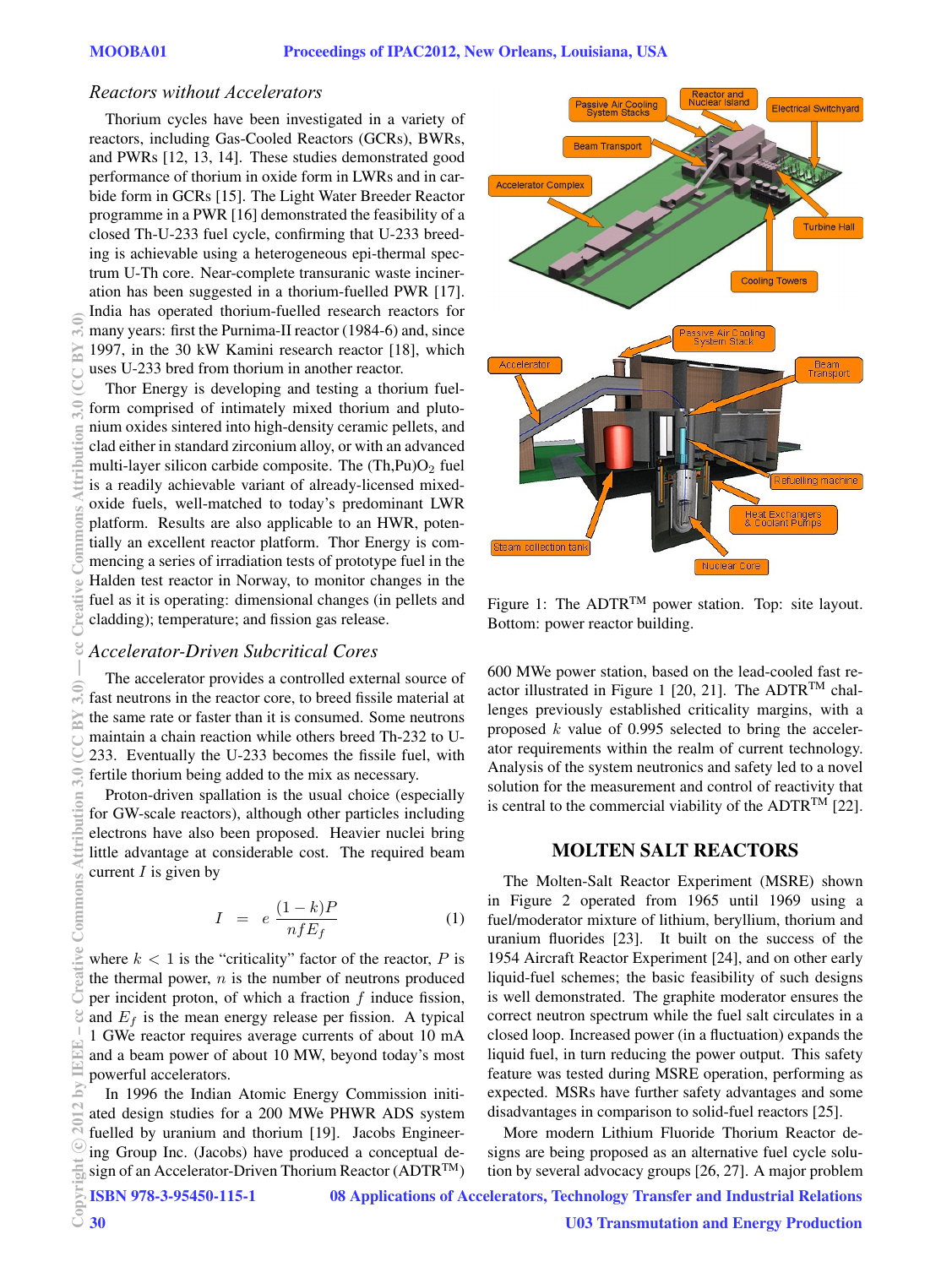

Figure 2: The Molten Salt Reactor Experiment (MSRE).

with solid fuels is the accumulation of Xe-135, which acts as a short-lived neutron poison: in the MSR the Xe-135 is removed at the primary salt pump bowl. Introducing a small quantity of oxygen in the gas prevents corrosion of the piping.

Most MSR advantages are maintained in an ADS implementation. The target in the salt bath produces additional neutrons, making it easier to optimise performance. One promising target design, from BARC, uses an inert gas injected into a long vertical column to create a mass imbalance that circulates the lead-bismuth eutectic (LBE) and also removes gaseous poisons [28].

It is sometimes said that the accelerator trip requirements for an ADS MSR are considerably relaxed compared with a solid-fuel ADS reactor, because the timescales for stresses are longer since there is no Hastelloy cladding on the fuel rods. The comparison depends on the power rating of the fuel pins in the solid-fuel reactor. Recent studies have shown that in some cases the fuel cladding is the limiting factor [29] while in others it is the inner barrel [30]; an ADS MSR has no need for fuel cladding but does require an inner barrel.

The ADNA Corporation proposed the GEMSTAR design of a medium-power MSR facility [31]. The Department of Atomic Energy in India is aiming at a much larger facility. What is now required is a small molten salt research reactor that can be operated with or without an accelerator to obtain a quantitative comparison of the performance of the two alternatives, just as the MYRRHA project [32] will make the comparison for a solid fuel reactor.

## ACCELERATOR IMPLICATIONS

Optimising spallation output in terms of proton energy cost per neutron gives a broad plateau beginning at about

08 Applications of Accelerators, Technology Transfer and Industrial Relations

1 GeV, a value chosen by the Spallation Neutron Source (SNS) [33]. A lower value of 600 MeV reduces the capital costs of the MYRRHA proposal, but provides enough neutrons for a power of 57 MWth [32]. The European Spallation Source [34] energy of 2.5 GeV is rather higher.

At least 20 neutrons are produced for each incident 1 GeV proton in a typical spallation target – 1 neutron per 50 MeV of beam energy. About 150 MeV of wall-plug energy is therefore required for each neutron, assuming a typical accelerator efficiency of 30%. Maximising this efficiency is an important accelerator design goal.

Beam losses must be kept to a low level to allow handson maintenance: a proton loss rate of 1 W/m is considered a maximum. This is also a major design challenge.

The  $d - t$  reaction of a 100 keV deuteron beam on a tritium target provides an alternative to spallation for neutron production [35]. Most of the beam energy is lost to interactions with electrons, requiring about 750 MeV for each 14 MeV neutron [36]. A plasma could be used to suppress these energy losses by a factor of ten. Although technically very difficult, this could make fusion competitive with spallation for neutron production.

## *Reliability and Availability*

Extremely high accelerator reliability is required in a full-scale ADS power station. Repeated short trips lead to thermal stresses in reactor components, and long trips lead to economically very damaging losses of generating power [37]. Recent analyses of maximum allowable beam trip durations considering thermal stress and damage to reactor components suggest that the required accelerator reliability is much less severe than originally thought (but is still very challenging) [30]. Several uncertainties remain, especially concerning irradiated materials properties, erosion and corrosion related aspects in an LBE environment, and reactor restart sequences.

Erroneous initial optimistic predictions of the number of allowed emergency reactor stops due to beam trips could lead to premature replacements of components, reduction of reactor lifetime, and to a dramatic decrease of availability. Thus, the MYRRHA project requirements conservatively allow fewer than 5 beam trips (longer than 3 seconds) per 3-month operating period, following PHENIX reactor experience [38, 39]. In any case, major improvements in accelerator reliability are most certainly required for the ADS mission.

Industrial experience shows that reliability is achievable – at a cost – through redundancy, under-rating, graceful failure, and planned maintenance, using a holistic analysis of the complete system. It may be advantageous to use several independent accelerators, so that when one is off-line the current in the others can be increased.

## *Accelerator Technologies*

Linear accelerators (linacs) can provide the necessary energy and current, and appear to offer sufficient reliability,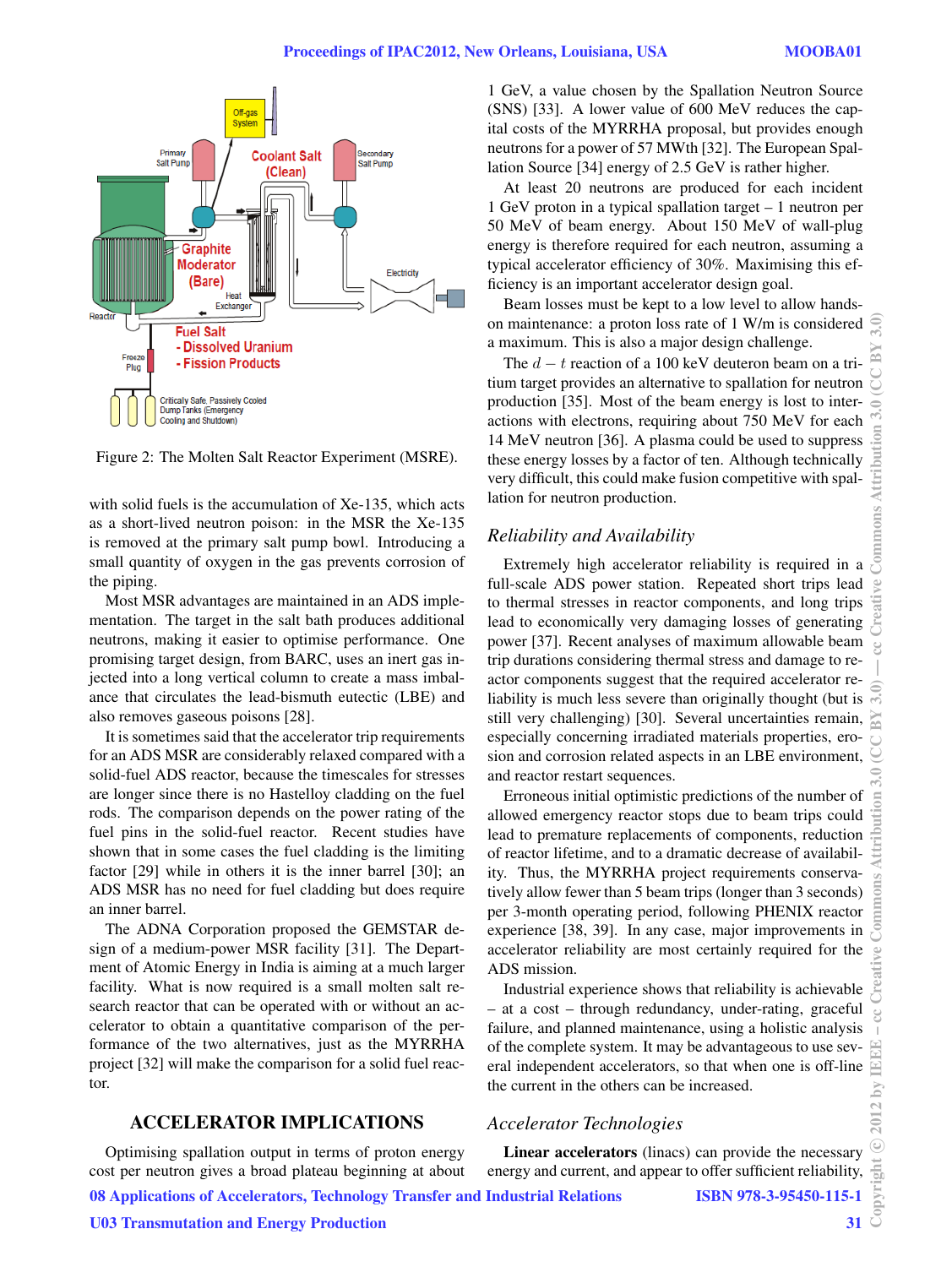availability, and rapid fault recovery. However, they are expensive relative to cyclotrons or synchrotrons. A 1.4 MW linac like the SNS would be ∼300 m long, at a cost of ∼0.7 B\$, so that it would nonetheless not dominate the total project cost, assuming that a thorium reactor costs about the same as a uranium reactor,  $\sim$ 5 B\$.

Cyclotrons are restricted to non-relativistic energies, and are limited by space-charge effects and by the need for orbit separation, but achieve MW-class beam powers at PSI and TRIUMF. A recent proposal for a 5 MW, 800 MeV, strong-focusing cyclotron would overcome both of these limitations [40]. There are also other proposals for ADS cyclotrons [41].

Rapid Cycling Synchrotrons (RCS) like ISIS operate at frequencies as fast as 50 Hz with beam powers well above 100 kW. Much faster repetition rates are attractive, but face the need to develop rapid frequency swing Radio Frequency (RF) systems, and also face technical issues with magnet and vacuum chamber eddy currents.

Fixed-Field Alternating Gradient (FFAG) accelerators currently exist only as low power prototypes, both proton [42] and electron [43]. An isochronous FFAG could be run with continuous beam like a cyclotron to achieve large currents. Non-isochronous designs face the same frequency swing challenges as RCS RF systems.

## NECESSARY RESEARCH

#### *Nuclear Energy Systems*

Significant research is needed in the 3 main elements of all nuclear energy systems: front-end options, nuclear power alternatives, and disposal options. Several countries, including China, India, Russia and the United States all have active thorium nuclear energy programmes. The IAEA recently extended its long history of thorium projects with a new cooperative research programme.

Front-end options include the mining, milling, and conversion of thorium. Research in this area was mostly done in the 1950s and 1960s. Most current research on front-end options is focused on the separation of thorium from rare earth elements. Little or no techno-economic research has been performed to establish what the needed costs for thorium front end options are, as compared to uranium-based cycles.

Nuclear power alternatives. Extensive research has been performed on thorium nuclear power alternatives. Nearly every major reactor type has been computationally simulated. An almost equally impressive amount of research has been done on ADS systems. Although most of the research is simulation, a significant number of experimental tests have also been carried out, including test irradiations, materials testing, and thermal hydraulic tests. More materials research is needed, particularly for molten salt based systems, where existing data relies heavily on the extensive, but older, Oak Ridge National Laboratory programmes.

Disposal options for thorium based systems are less well developed than front end systems or nuclear power systems. Several papers have been written specifically on thorium-based system disposal, with some experimentation. Much of this research overlaps with disposal options for uranium- and plutonium-based systems [4, 12].

## *Accelerator and Target*

A recent study assessed the technological readiness of accelerator and target technology for ADS systems, and outlined the necessary R&D activities [44]: it concluded that accelerator and target technology had advanced significantly in the last two decades, and was now ready for a full scale demonstration of the coupling of a MW-class accelerator to a subcritical core. Recent experimental accelerator/reactor coupling demonstrations have been made at low power at GUINEVERE [45] and KURRI [42]. The key performance requirements are very high proton beam power ( $\simeq$  10 MW), very low beam loss ( $<$  1 W/m) and very high reliability. Key research areas include:

- 1. development and demonstration of highly reliable high-current proton injector systems;
- 2. advancing the state-of-the-art in accelerator systems, including linacs, FFAGs and RF systems;
- 3. improved understanding of beam loss mechanisms, emittance and halo growth;
- 4. development of highly reliable and fault tolerant accelerator systems and accelerator components.

Required spallation target R&D includes:

- 1. LBE handling, oxygen control and cleanup;
- 2. development of windowless target technologies;
- 3. materials irradiation studies;
- 4. full scale mock-up of cooling systems;
- 5. engineering the accelerator-to-target sub-critical blanket interfaces.

## ACKNOWLEDGMENTS

Jacobs acknowledge the contributions of Professor Rubbia, who led the  $ADTR^{TM}$  physics development, and whose help has been invaluable in progressing the design and in supporting thorium as a fuel option.

## **REFERENCES**

- [1] International Energy Agency: "World Energy Outlook", (2006); "Key World Energy Statistics", (2010).
- [2] F.E. Trainer, Energy Policy, V. 23, 1009-1026 (1995).
- [3] "Towards an Alternative Nuclear Future", Thorium Energy Association, ThorEA, (2010).

ISBN 978-3-95450-115-1

08 Applications of Accelerators, Technology Transfer and Industrial Relations